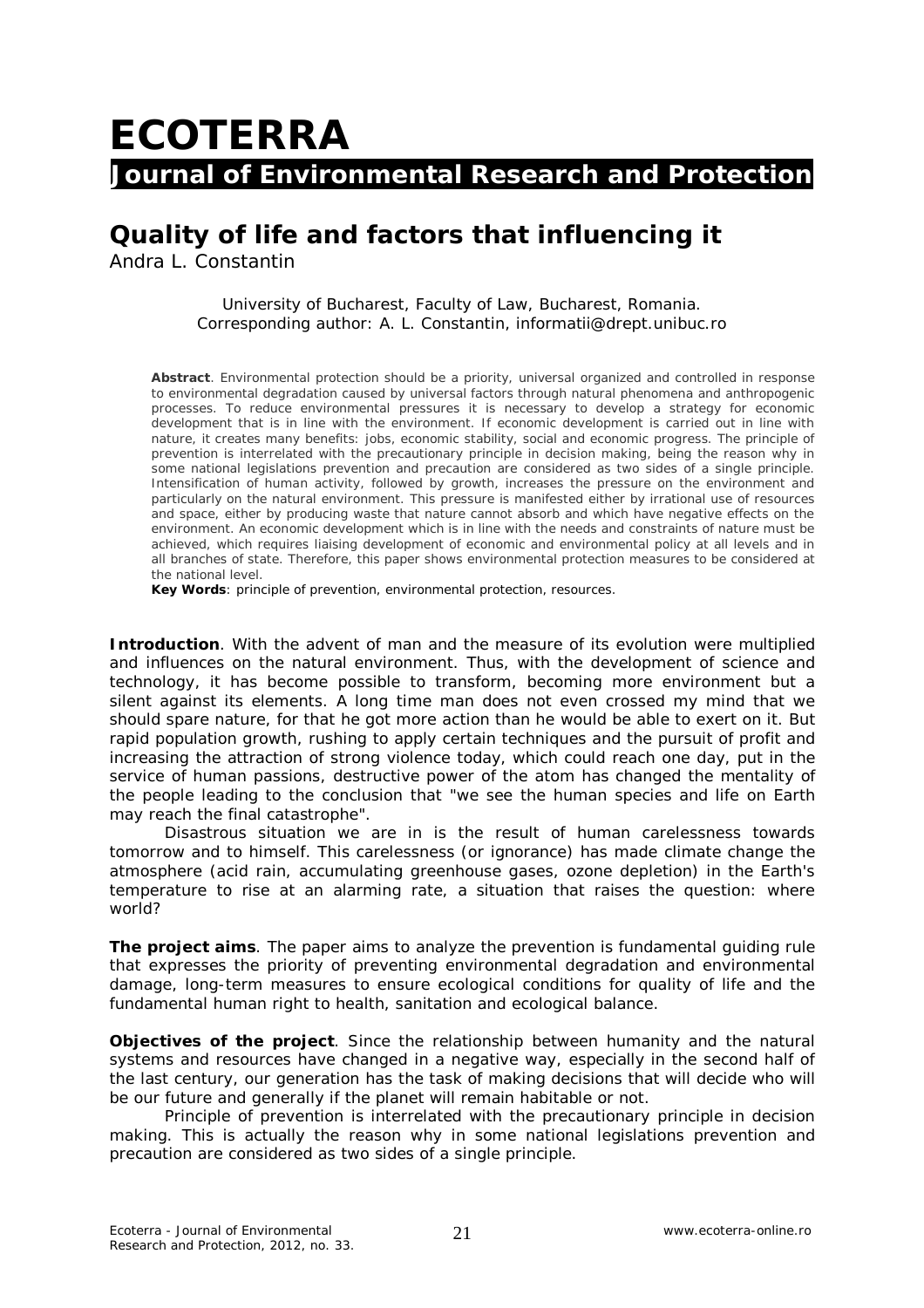## **Protection of natural resources and quality of life**

*Protection of the atmosphere.* Additional protection involves creating action strategies of each state along with the conclusion of conventions, treaties or international agreements aimed at protecting the environment, knowing that the environment does not have borders. In conclusion, environmental protection tends to turn to contemporary man, a goal, a lifestyle governed daily care and tolerance to natural elements and solidarity with future generations.

As part of the living environment, the air must meet a number of conditions expressed by temperature, humidity, purity, chemical composition. These conditions must be within the tolerance limits of the human body and the existence of fauna and flora.

Due to natural phenomena and human activities in modern society, the air has undergone major changes are embodied in changing atmospheric concentrations of natural compounds or intrusion of foreign elements in the environment (radioactive, chemical substances arising from human activities), the air becomes thus "dump" for all gases or gaseous waste they produce creatures.

Therefore, we are talking about air pollution occurs not only when the presence of foreign substances natural composition and the quantity of air makes its improper performance of roles.

By its nature as an element of environmental air is not influenced by administrative-territorial organization of human communities and, consequently, degradation of air, reflects on some large geographic areas, pollution phenomenon becoming a global problem that requires not only cooperation and international regulation.

In this context, it was adopted the Convention on Long-range Transboundary Air Pollution Geneva (13 November 1979). The Convention defines (in art. 1, letter b) longrange transboundary air pollution as air pollution whose physical source is contained wholly or partly subject to the jurisdiction of a State which is harmful in an area subject to the jurisdiction another state at a distance that is not generally possible to distinguish the contributions of individual sources or groups of emission sources.

Sources of air pollution are many and involves the use of criteria. Permeated the atmosphere, very clean retains integrity because, due to the influence of heat and chemical reactions they change their identity. Air pollution has experienced significant growth with industrial development, and in recent decades there has been a worrying extension of it with very serious consequences to the planet. Thus, phenomena that have devastating effects on both the environment and human health. These are: the greenhouse effect, acid rain, smog, ozone depletion.

The greenhouse effect is produced largely carbon dioxide  $(CO<sub>2</sub>)$ . Effect on CO, it has the atmosphere are compared with those produced by the windows of a greenhouse: they allow warm sunlight to enter but not leave excess heat to be radiated into space. In addition to the greenhouse effect, carbon dioxide has another effect: global warming whose effects although not entirely clarified, having the general trend intensification of tropical storms, massive desertification, rising sea levels due to expansion of water as it overheat.

Acid rain or "rains kill" are precipitation with pH below 5.6 in some industrialized areas of Europe, reaching and 2.6, ie a higher acidity than vinegar. Acid rain - which are the result of pollution in May especially sulfur dioxide and nitrogen oxides - were called because of rain deadly effect they have on the tree to which paralyzes the respiratory system, circulatory and digestive systems.

Smog is a term designating smoke mixture ("smoke" in English) and fog ("fog"). There are two types of smog: a) one that is the result mainly of sulfur dioxide called "London smog" that in 1952, between 5 and 8 December, resulted in 4,000 deaths, b) who is the result of oil unburnt, from motor vehicle exhaust and nitrogen oxides, also known as "smog of Los Angeles". Mentioned effects, in addition to smoke and fog helped both the location of industrial facilities in deep valleys and depressions which frequently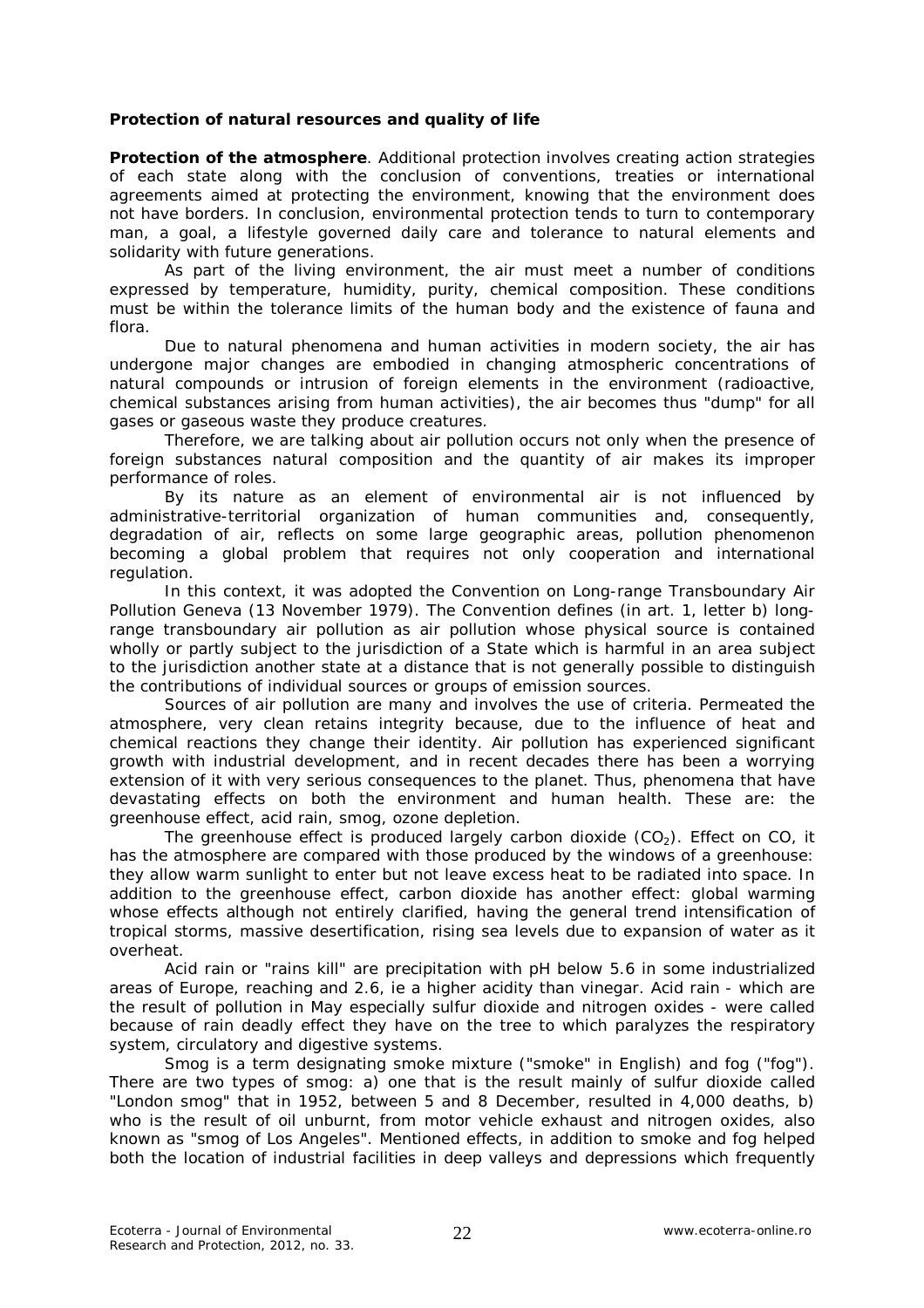manifests as calm weather phenomena and thermal inversion (which leads to accumulation of dangerous concentrations of pollutants).

Thermal inversion is a meteorological phenomenon which is to increase the air temperature in relation to height (opposite to the usual situation) and there is a layer of air of variable thickness at a height of several tens, hundreds or even thousands of feet warmer than the soil layers, the result is that upward movement is prevented, because it forms a sort of umbrella under which focuses toxic fumes.

Ozone layer (chemical formula  $O_3$ ) - ozone is a form of oxygen that is formed by bombarding (by ultraviolet rays from the sun) ordinary oxygen molecules  $(O_2)$ , resulting in decomposition of oxygen molecules in free oxygen atoms. Some of these free atoms recombine and generate  $O_3$  (ozone) that has a property that two oxygen atoms does not have, namely to absorb ultraviolet rays.

It follows that ozone has a dual role: to protect the oxygen in the lower layers and UV stop on their way to the earth's surface.

Although it is produced continuously, ozone is very easily destroyed by nitrous oxide (N<sub>2</sub>O), mostly cooling agents - famous CFC chlorine and fluoride carbonates (they have a devastating effect on ozone, so they are prohibited).

O.U.G. no. 243/2000 establishes the legal framework for preventing, eliminating, limiting damage and improve air quality in order to avoid negative effects on human health and the environment, thus ensuring alignment with international legal norms and regulations. By regulating activities affecting or likely to affect air quality and national strategy in this area is aimed at ensuring the right of every person to a quality environment.

The objectives of the national strategy for the protection of the atmosphere, are among others: maintain ambient air quality in areas falling within the limits of the rules in force for quality indicators, improve ambient air quality in areas not falling within the limits of the rules force for quality indicators, taking steps to eliminate limiting environmental impacts, including transboundary context, the obligations assumed under international agreements and treaties to which Romania is part of, and participation in international cooperation in this field.

Air Protection Ordinance establishes obligations for both administrative authorities and the users of mobile sources of pollution.

Local, county councils, municipalities and local councils have responsibilities relating to protection of the atmosphere. For example, mayors and local councils develop, in collaboration with local authorities, environmental protection, instructions for holders of work, institutions and individuals on how to manage air quality in towns and bring them to their attention by appropriate means and councils local coordinate local councils and programs to achieve air quality management plans.

Community plan was adopted 2008/250/CE Directive of the European Parliament and of the Council of 21 May 2008 on ambient air quality and cleaner air for Europe. Objectives of the Directive are among others: avoid, prevent or reduce harmful effects on human health and the environment as a whole (because ensuring adequate air quality); assess ambient air quality in Member States on the basis of common methods and criteria; obtaining information on ambient air quality to help combat air pollution and nuisance of it and to monitor long-term trends and improvements resulting from measures taken at national and EU level, to ensure that the information on air quality environment are available to the public, maintaining air quality where it is good and improve it in other cases, promoting increased cooperation between Member States in reducing air pollution.

Internationally, the first attempts to regulate air pollution targeted civil aviation, but also includes provisions relating to communications, prevention of air pollution, sanitation and public health measures.

Convention on long-range transboundary air pollution, signed at Geneva on November 13, 1979, is credited as a framework convention because it establishes general obligations for States Parties. Thus, states were required: to take measures to limit and, where possible, gradually reduce and prevent air pollution over long distances, to develop, the exchange of information, consultation and supervision activities, policies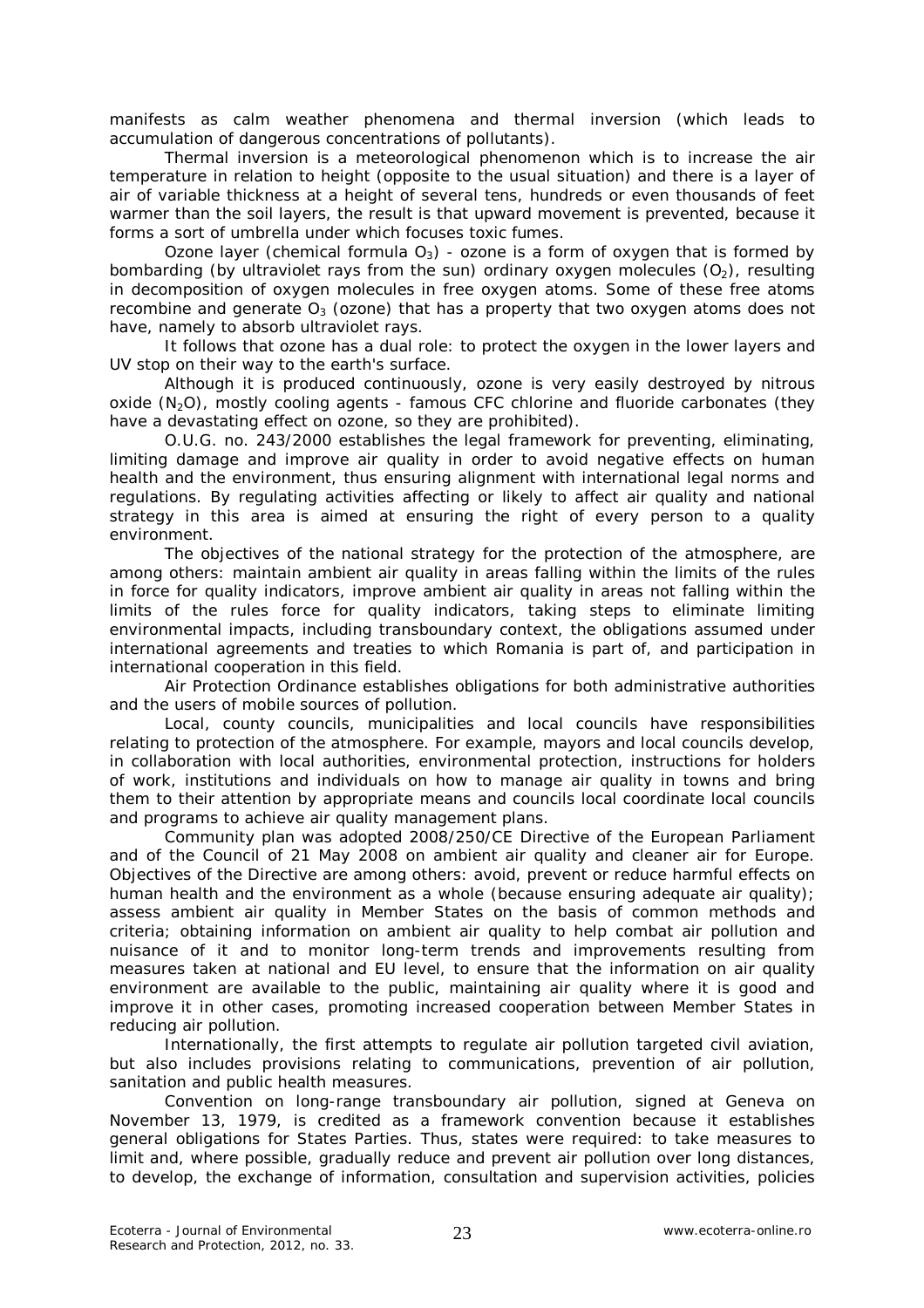and strategies combating air pollution and waste; promote the exchange of information on their policies, their scientific activities and technical measures in this area.

Convention on the Protection of the Ozone Layer adopted in Vienna on March 22, 1985 is a series of findings grounds and principles of international law. United Nations Framework Convention on Climate Change signed in Rio de Janeiro on 05/06/1992 collaboration aims to final states to achieve stabilization of greenhouse gas concentrations in the atmosphere at a level that would prevent disruption of the climate system.

*Protection of water and aquatic ecosystems.* In accordance with Law no. 107 of 25 September 1996, water law "is a natural source waters - sources, vulnerable and limited indispensable for life and society feedstock for productive activities, power supply and transport route, factor in maintaining ecological balance". The same law also specifies that "water is not a commercial product some, but is a natural heritage to be treated, protected and defended as such; waters belong to the public domain, knowledge, protection, enhancement and sustainable use water resources are shares of common interest".

Forms that are found in nature water are surface water (rivers, lakes, seas and oceans) and groundwater (aquifers and springs).

By economic destination, the waters are classified as: general purpose water (to meet the needs of the population), water for agriculture (irrigation) and water for special purposes (navigation, power generation, fishing and so on).

Protection of waters (surface and groundwater and aquatic ecosystems) is to maintain and improve their quality and biological productivity in order to avoid negative effects on the environment, human health and material goods. All legal act in the field of environmental protection framework states that the protection, conservation and improvement of coastal and marine waters seeks progressive reduction of discharges, emissions and losses of priority substances/dangerous priority in order to achieve quality objectives set forth in the Convention on the Protection of the Black Sea Against Pollution, signed in Bucharest on 21 April 1992.

Freshwater pollution is defined by the World Health Organization (in 1961) in the following terms: "a stream is considered polluted when its composition or state waters are modified directly or indirectly due to human activity, to the extent that they are susceptible less easy to all uses which would be able to serve in their natural state or part of them". Definition takes into account any changes that may occur freshwater (physical, chemical, biological, thermal) that can make improper use.

Waste waters are waters from domestic activities, social or economic, or waste containing pollutants that alter the physical, chemical, bacteriological initial and rain water flowing on land pollution.

Pollution effects not only on humans and animals, but it is a concern for more serious even for industries that are forced to use polluted water upstream may be incompatible with some types of installations. Of water of pollutants likely to have toxic effects on the human body include: nitrite, fluoride, toxic metals (arsenic, mercury, lead, cadmium), pesticides, detergents and radioactive waste.

As pollution due to human influence or not, distinguish between sources of pollution and natural or artificial sources of anthropogenic pollution.

Natural sources of pollution - cause changes in water quality characteristics of the purposes alien substances that make these waters unfit for use. Natural water pollution occurs in the following ways: water passing through areas with soluble rocks - deposits of salt, sulphates etc. The main cause of penetration of salts in large quantities in surface water or aquifers, surface water passing through areas with soil erosion - resulting contamination, driven by solid particles, especially if soils are composed of fine particles clay, marl which remain in suspension for a long time, domestic vegetation, fixed or floating, especially in slow-drip waters and lakes, leading to contamination phenomena, time-varying, vegetation on the banks, she produces contamination, both by falling leaves and whole plants by fall.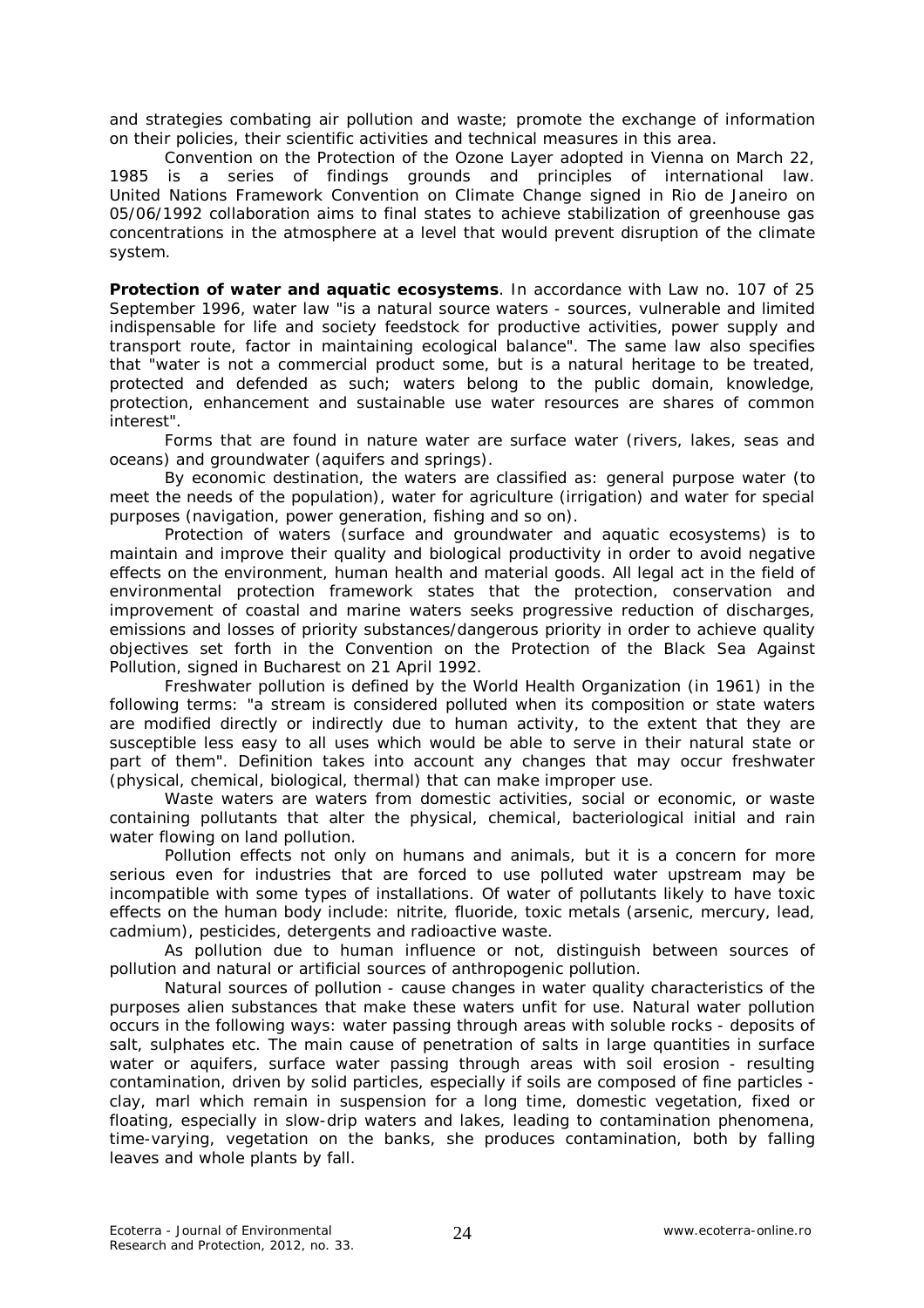Anthropogenic pollution sources refer to various human activities that result: domestic wastewater - water from domestic water needs of population centers and household water needs, sanitary, social and administrative different kinds of industrial plants, industrial wastewater - water from water needs in technological processes of industrial units and other similar activities (treated or not; they are a source of pollution because the industrial wastewater in principle similar chemical characteristics used in the process) resulting from wastewater irrigation of agricultural land, particularly surface waters are polluted with organic fertilizers, pesticides and so on; sewage from ships and riverespecially the loss of fuel, water radioactive waste resulting from extraction and processing of radioactive ores, use of radioactive isotopes in scientific research in engineering etc.

In addition to these sources of water pollution and pollution sources are thermal, chemical and biological.

Thermal pollution has increased with the development program generation, as continental and coastal waters are used for cooling nuclear power plants and conventional thermal pollution has adverse effects on both abiotic factors (temperature,  $O<sub>2</sub>$  content, and so on) and the biotic factors (algae, fish and so on). Raising the temperature decreases oxygen and other dissolved gases, which lead to different effects (for some species of creature exposure, if not fatal, can result in reduced reproductive species while for other thermal pollution results in rapid multiplication).

In addition to mineral and organic chemical pollution (pesticides, sewage waste, mercury Hg. Leaded Pb ...), pollution, continental and oceanic, oil, is - with all the commitments made at international and regional level through various treaties - serious factor concerns the diversity effects and by their extent. Thus, besides the loss of significant amounts of fuel, continental and oceanic pollution results in the destruction of sensitive ecosystems and livelihoods for fishermen.

Biological pollution is the contamination of water with these bacteria, which explains, among other things, extend the current pandemic choleric, polluted water stress as pathogenic diseases: typhoid fever, dysentery and enteric viruses.

Government Emergency Ordinance no. 195/2005 on environmental protection, in Chapter IX deals with "Protection of waters and aquatic ecosystems" So art. 55 (para. 1) states that "the protection of surface and groundwater and aquatic ecosystems is to maintain and improve their quality and biological productivity in order to avoid negative effects on the environment, human health and material goods".

Water protection is a major public purpose and thus involves maintaining and improving their quality and biological productivity and, consequently, maintaining environmental health as a whole, and people.

Therefore, management activities and protection of water resources and aquatic ecosystems are subject to specific legislation in force and Environment Ordinance. Similarly, Law no. 107 of September 25, 1996 - Water Act after specified in art. 1 par. 2 that the waters are part of the public domain - so that the protection, knowledge enhancement and sustainable use of resources are actions of general interest - in par. 6 states that "the protection, preservation and improvement of the aquatic environment, in terms of sustainable use of water resources, based on the principles of precaution, prevention to avoid damage at source and polluter pays" principle.

The purpose of the law is complex and consists inter alia: conservation, development and protection of water resources and ensuring a free flow of water, protection from all forms of pollution and modification of the characteristics of water, the banks, restore water quality surface and groundwater, conservation and protection of aquatic ecosystems, providing drinking water supply to population and public sanitation, sustainable water management, flood defense and any dangerous hydrometeorological phenomena, sustainable water use based on long-term protection of available resources water, etc.

Water management must consider as one surface waters and groundwater, both quantitatively and qualitatively, in order to develop sustainable water management is based on human solidarity and common interest through close collaboration and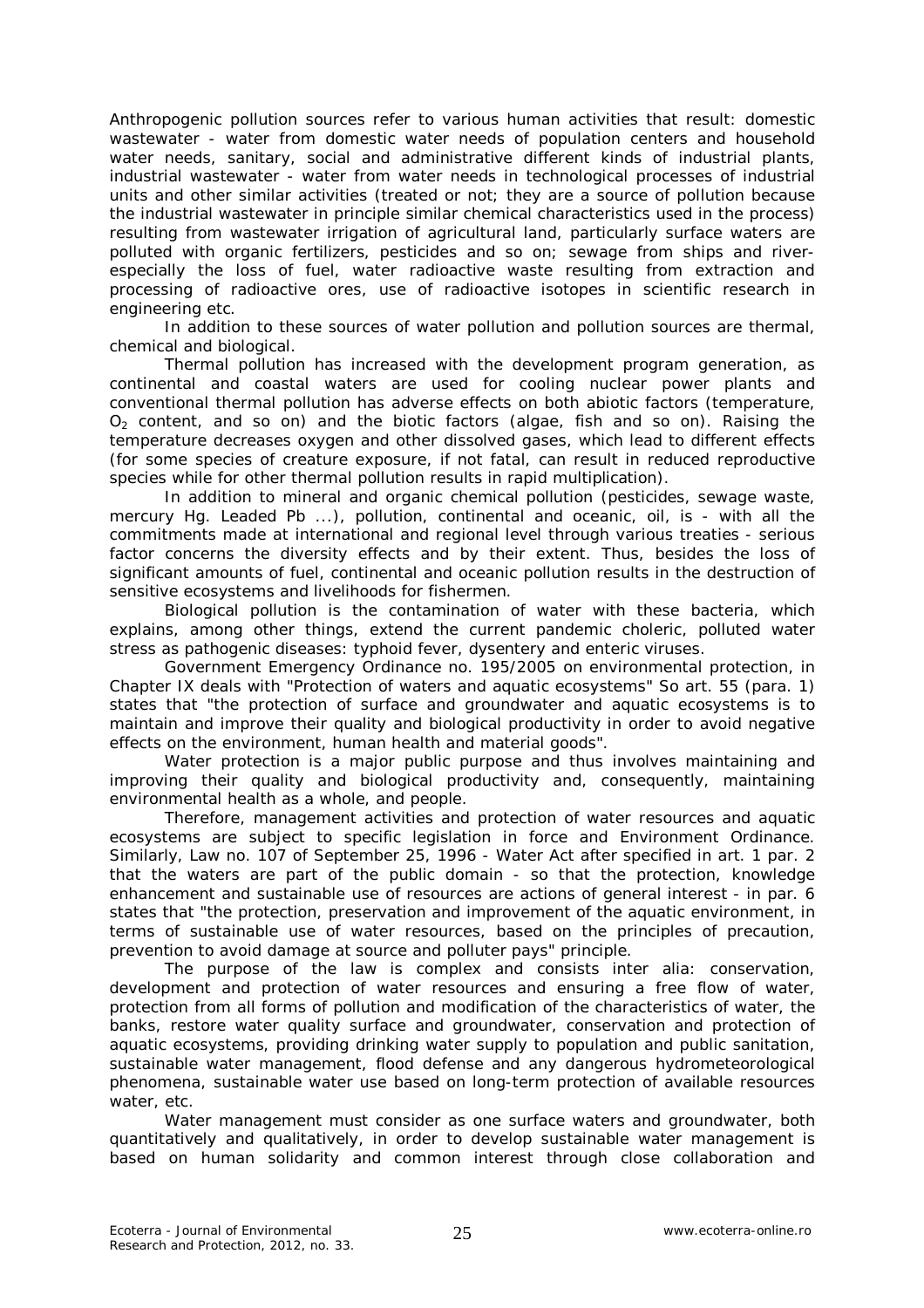cooperation at all levels government, water users, local representatives and the public to achieve maximum social profit.

Main forms of water protection, as shown in the laws governing matter are quantitative protection achieved through rational use and protection against depletion, protection of quality achieved by: prohibiting pollution any way water resources, stipulating the responsibility of water users obligations of rational use and protection of water resources quality, establish quality standards of water resources in general, the rules on drinking water quality, pollutant loading limits for wastewater discharged into water resources and maximum permissible discharge limits, protect the health of certain objective is achieved by applying water quality protection measures established by the laws in force, as well as in field establishment of protected areas, with varying degrees of risk to the factors pollution.

Community law has been adopted Directive 2006/11/EC of the European Parliament and of the Council of 15 February 2006 on pollution caused by certain dangerous substances discharged into the aquatic environment of the Community applies inland surface waters: territorial sea and internal coastal waters and appeared in recognition of the need for general and simultaneous action of Member States to protect the aquatic environment from pollution, particularly that caused by certain persistent bioaccumulative toxic.

Was also adopted and Directive 2007/60/EC of the European Parliament and of the Council of 23 October 2007 on the assessment and management of flood risks. Main reason for the occurrence of this directive was to flood the capacity to produce casualties, evacuation of people and damage the environment, to severely compromise economic development and undermine the economic activities of the Community.

Although floods are natural phenomena considered unpredictable stresses that increase the probability of flood events and their negative impact, contributing some human activities (i.e. increasing number of human settlements and economic assets allies in floodplains, and reduce natural water retention capacity by land use) and climate change. Therefore, the aim of the Directive is to establish a framework for the assessment and management of flood risks in order to reduce the negative consequences for human health, the environment, cultural heritage and economic activity in the Community.

Noticing also that pressures on natural marine resources are often too high was adopted Directive 2008/56/EC of the European Parliament and of the Council of 17 June 2008 establishing a framework for Community action in the field of marine environmental policy (Marine Strategy Framework Directive). Directive establishes a framework within which Member States shall take the necessary measures to achieve or maintain good environmental status in the marine environment, no later than 2020 (art. 1, par. 1).

Marine strategies developed and implemented for this purpose aim: to protect and preserve the marine environment, prevent its deterioration, if possible, restore marine ecosystems in areas where they have been adversely affected, preventing and reducing inputs in the Marine to phasing out pollution to ensure the absence of influential or significant risks to marine biodiversity, marine ecosystems, human health.

Regionally, was adopted Convention on the Regime of Navigation on the Danube (and protocols) on 18 august 1948 at the Belgrade Conference. Convention is based on the principle of freedom of navigation, which means an equal right of free navigation for coastal states or for all states.

Danube states have an obligation to keep their sectors of the Danube in a navigable condition for river Vessels in terms of their sectors, to perform the work necessary to ensure or improve navigation conditions and not to hinder or impede navigation on the Danube waterways (art. 3). Navigation on the Danube vessels of war shall be prohibited Vessels of war of the Danube countries can not surf the Danube living abroad whose flag is flying, except collusion between the Danubian States concerned (art. 30).

Internationally of the importance of water as an essential element of life were adopted several regulations in this area. In general, international conventions and treaties contain provisions relating to the protection of marine life, measures to prevent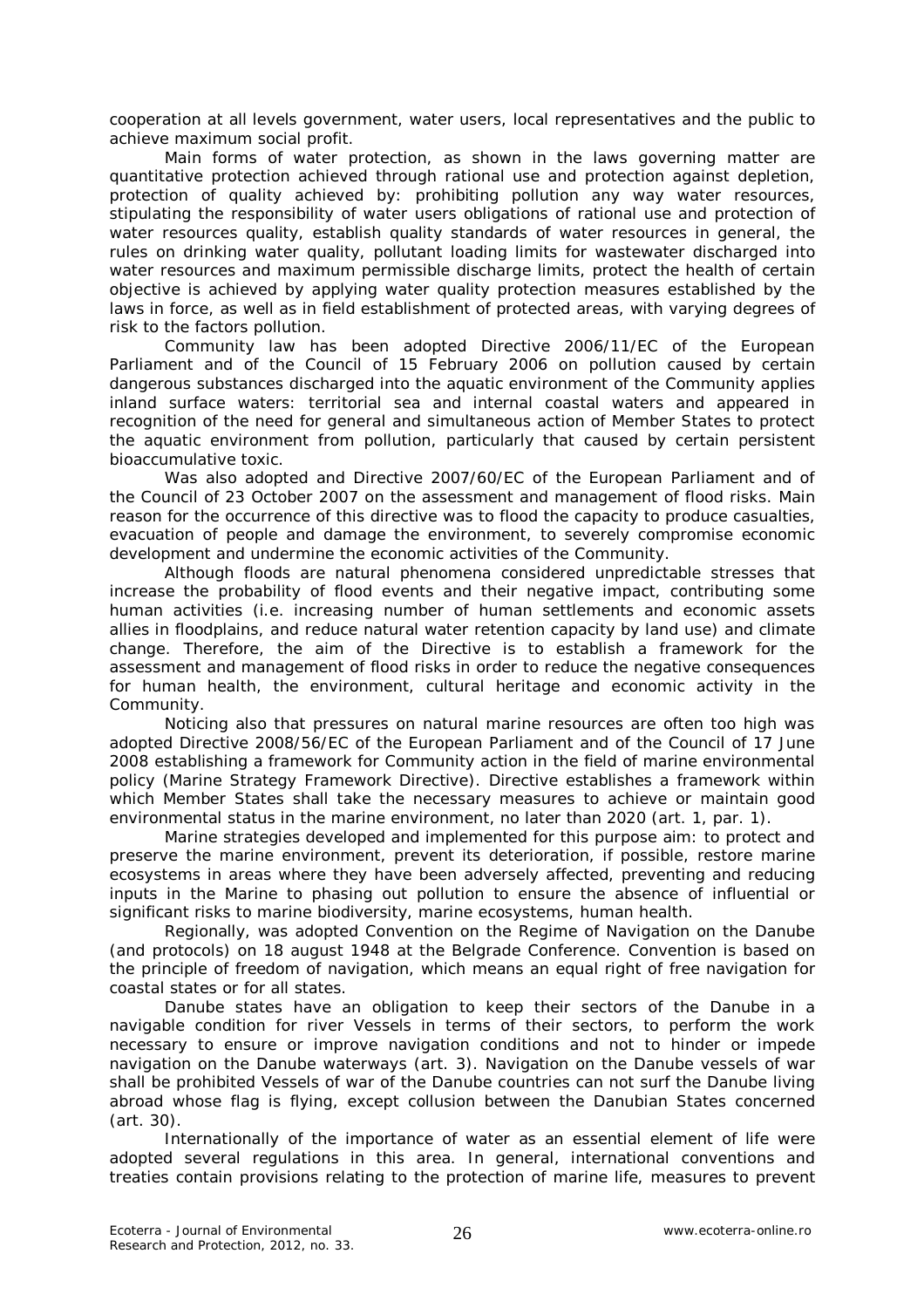marine oil pollution, measures to protect the aquatic environment from radioactive pollution and responsibilities of those who violate them. In this context we mention as examples:

International Convention for the Prevention of Pollution of the Sea by Oil - London 1954, is the first international agreement concluded under the auspices of the Intergovernmental Maritime Consultative Navigation - IMCO in order to prevent sea pollution by oil and is generally credited as being the first multilateral instrument concluded with as the first objective environment. The Convention establishes a system of prohibition zones within which vessels are not allowed to clean, to empty ballast tanks (and waste must be disposed outside these perimeters) for breach of the obligations set out.

International Convention on the High Seas intervention in the event of a maritime accident resulting or may result in pollution by hydrocarbons was concluded in Brussels on 29 November 1969, under the auspices of IMCO. Convention creates a new institution of international law, namely the right of intervention on the high seas - the exception to the principle of freedom applies seas - which may be exercised only if an accident or whose production is imminent.

International Convention on civil liability for pollution damage was completed on 29 November 1969 in Brussels under the auspices of IMCO. Convention aimed to provide fair compensation to victims of pollution damage and, in this sense, responsibility for any damage caused in the territory or territorial sea of a Contracting State as a result of an accident on the high seas caused by the vessel owner or shipowner belonged transporting hydrocarbons.

United Nations Convention on the Law of the Sea done at Montego Bay (Jamaica) on 10 December 1982 occurred as stated in the preamble, as a result of the desire of states to regulate, in a spirit of understanding and mutual cooperation, all issues relating to the right sea, thus contributing to peace, justice and progress for all peoples of the world. In the 320 articles divided into 17 parts establishes the rights and obligations of their states particularly on marine environmental protection and pollution prevention.

*Protection of soil, subsoil and terrestrial ecosystems.* Soil is formed at the contact between the atmosphere, lithosphere and biosphere and participates in the existence of these worlds, because it has close links with both the mineral world and the creatures, a part of the living world depends on this fertile layer of the earth's surface - composed of accumulation of humus made of tiny organisms activity.

Unlike other natural resources, the soil is limited in scope and character has a certain fixity, ie, once destroyed, he will not be able to restore as it was, because there are no conditions in the history of his training. Decommissioning large-scale agricultural and forest land for various industries, waste disposal, means of communication and so on, as erosion reduces land-use options for sustaining crop production.

Are degraded land, erosion, pollution or destructive action of anthropogenic factors, and finally lost agricultural production capacity but can be improved through afforestation namely, a) land with strong surface erosion and excessive, b) land with erosion depth - ravines, torrents, c) land affected by active landslides, collapses, landslides and mud leaking d) sandy soils exposed to erosion by wind or water, e) land with clumps of gravel, boulders, debris, rocks and torrential alluvial deposits f) lands with permanent excess moisture; g) land and strongly acidic salt, h) land polluted with chemicals, oil or noxious i) land occupied by mining dumps, industrial or domestic waste, landfills, etc., j) land damaged or destroyed biocenoses k) land unproductive.

The main types of soil are, 1) pollution by excavating works (mines, quarries etc.). 2) pollution by covering the soil with depots, landfills, storage of garbage, waste facilities and so on, 3) pollution waste and inorganic waste (mineral, organic materials, including metals, salts, acids, bases) from industry, 4) pollution airborne substances (hydrocarbons, ammonia, sulfur dioxide, chlorides, fluorides, nitrogen acids compounds of lead), 5) radioactive pollution; 6) pollution organic waste and residues from food and light industry; 7) animal waste pollution; 8) pollution from erosion and landslips; 9) pollution by salting, 10) pollution by acidification; 11) pollution by excess water; 12)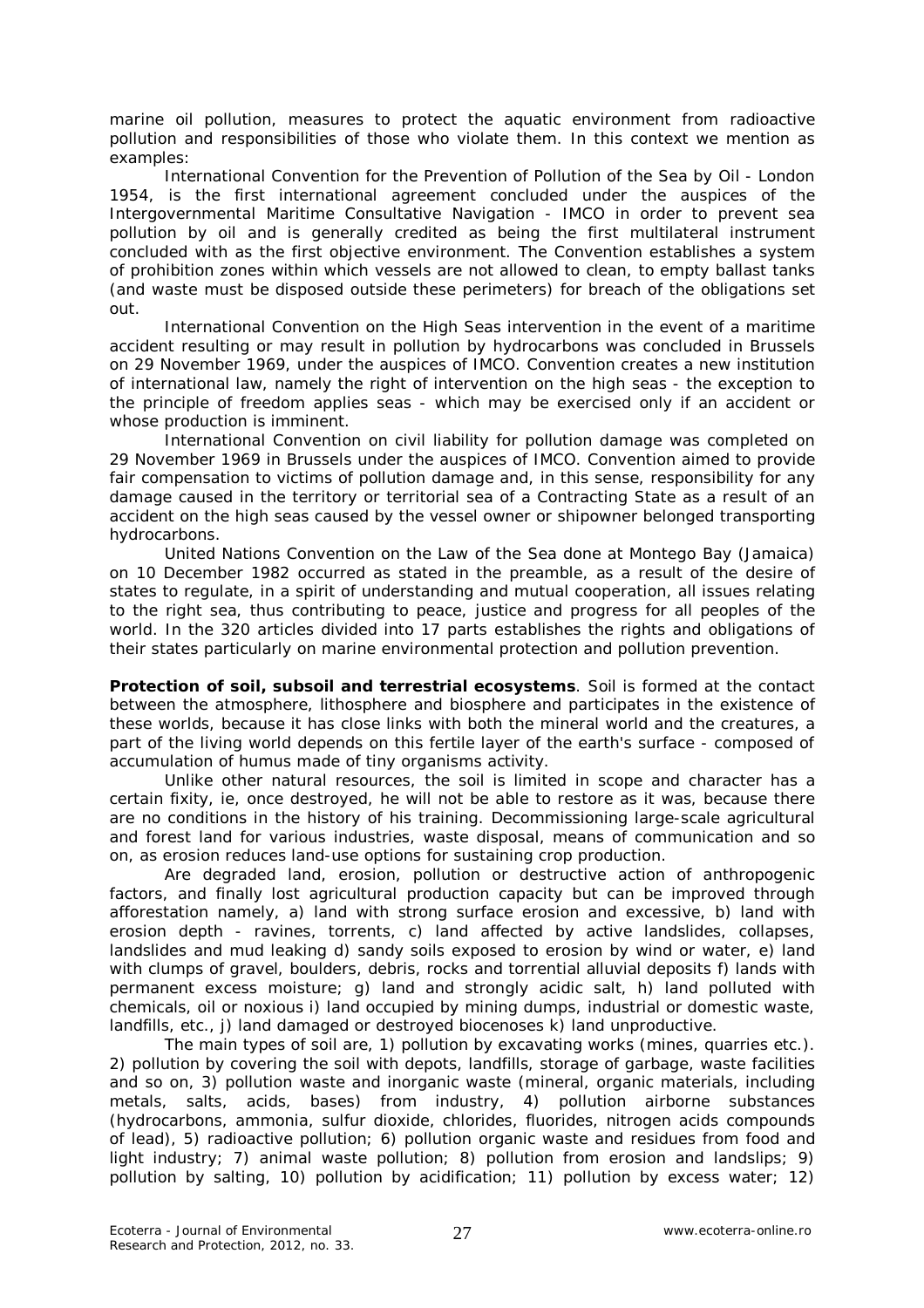pollution by excess or deficiency of nutrients; 13) by covering the soil with sediment pollution caused by erosion; 14) pollution by pesticides; 15) pathogen pollution contaminants (infectious agents, toxins).

Looking at the way outlined some causes of soil pollution, we see that its degradation is not only his illness but also the people. Thus, pollution from municipal solid waste discharge not only lead to inesteticele landfills, but also a number of negative consequences (proliferation of rodents and insects that pose a risk of infection with germs microbial pollution of surface water or groundwater).

Using domestic wastewater from communities, food and use of animal waste resulting from animal farms and farms for soil fertilization biodegradable substances and numerous microbial agents, intestinal protozoa that lead to soil contamination and hence the products that we ingest (it is like salmonella germs, bacilus of diphtheria, smallpox virus, epidemic hepatitis, intestinal parasites and so on).

Soil pollution by radioactive substances from radioactive dust resulting from nuclear explosions and nuclear tests. Of these substances radioactive strontium 90 is driven into the soil by rainfall, set a few inches into the soil and when the soil erosion, radionuclids deposited on the surface are involved with soil particles, Cesium 137 is more than strontium, retained in the soil where they accumulate and lichens and fungi that feed on animal moves it to the plants.

Pesticide pollution is the main reason for which became soluble humus being carried water to lower places, not so good either bacteria or plants. Pesticide is a substance or mixture of substances used in agriculture, in order to destroy, repel, moderate activity harmful insects, rodents, fungi, weeds (that term is also used for herbicides and fungicides, insecticides).

On the other hand, raw mineral subsoil resources are limited in volume and not regenerated over time, which is why there is a gap between the requirements of the economy (ever-increasing) and extractive production level (in continuing decrease), about Consequently the management of these materials must bear a strong protection and rational exploitation, while environmental protection throughout operating activities (extraction works, drilling, underground storage and so on).

Presence (or absence) of resources - materials, energy, food, land, water - led to a series of conflicts. The first such conflict would be between assessment situation in the short and long term appreciation (and that is because there is always a tendency to seek short-term benefits). Such a conflict can generate various crises (such as the energy crisis). Another conflict would be between consumers and providers, leading to the division of states, states with resources, but nothing else, and states that everything except resources.

Article 2 Pet. 25 of O.U.G. no. 195/2005, defines ecosystem as "a dynamic complex of plants, animals and micro-organisms and non-living environment, interacting in a functional unit".

Forests - (i.e. land with an area of at least 0.25 ha, covered with trees should reach a height of 5 m at maturity in normal vegetation) have a number of functions, namely: training, development and soil conservation, protecting soil from erosion, regulate the composition of atmospheric air, reduce noise, realized microbial treatment, reducing wind speed, etc.

Supply of organic matter in soil, plants contribute (through debris remaining in the soil after harvest, through thick foliage that - where forests - fell to the earth's surface, forming litter, gradually digested by microorganisms).

Forests thus protects soil from erosion (protects therefore against clogging reservoirs) and is, especially in times of drought a truly regulate the relative humidity. The explanation is that the rain falls on the leaves of trees and litter-it contributes to storm water storage by absorbing them, it decreases flow rate reduces evaporation from the soil surface layer protects the soil from compaction, allowing infiltration and water storage providing a constant flow of streams during drought.

In law, including the most important legal acts governing the matter recall Emergency Ordinance no. 195/2005 on environmental protection and Government. 1408/2007 on procedures for the investigation and assessment of soil and subsoil.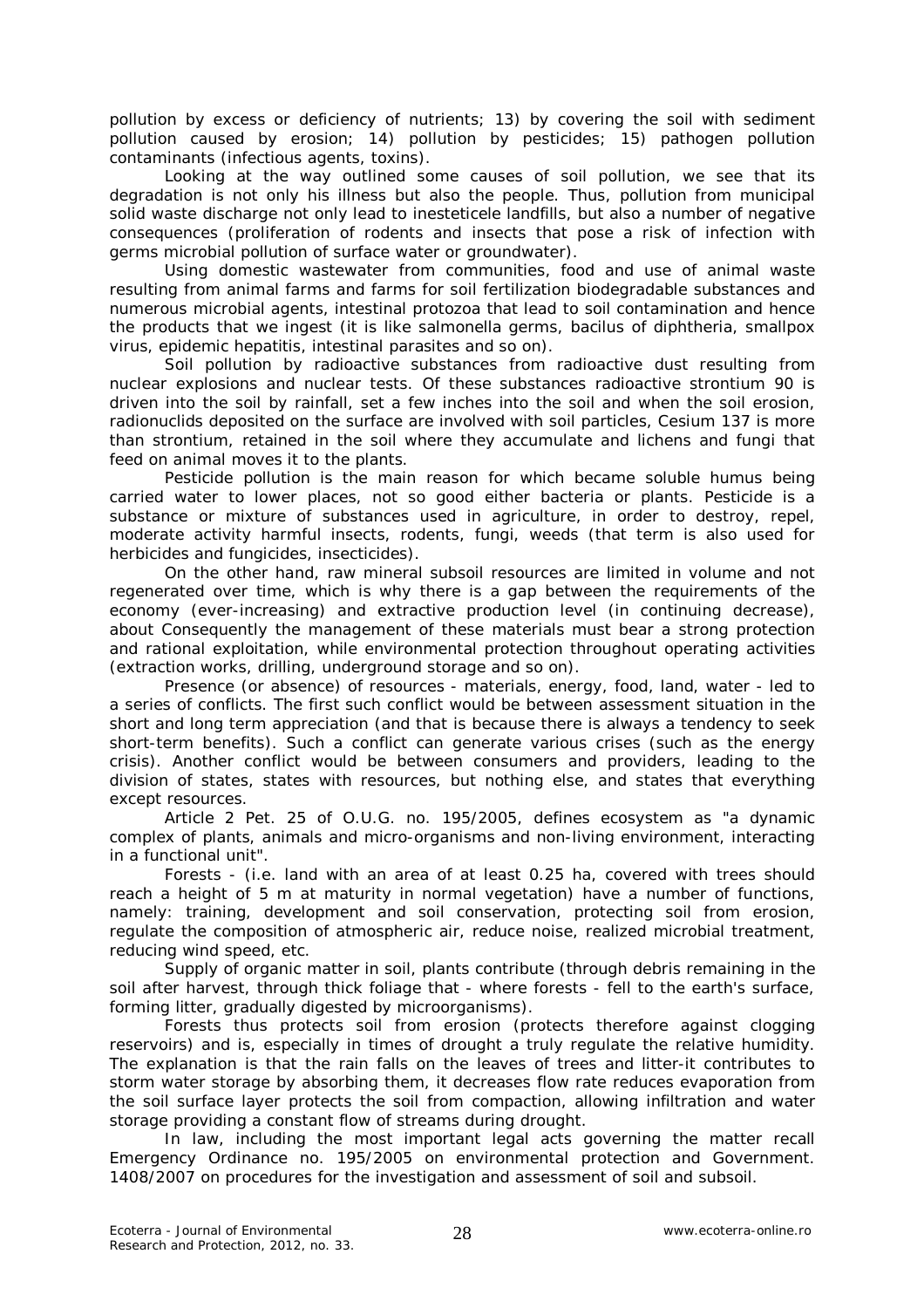Obligation to investigate and evaluate soil and subsoil is economic operator or owner of land held or polluting activities or part polluting the geological environment (except contamination with genetically modified organisms or radioactive substances because of their specificity, are subject to special regulations). Important to note is that H.G. no. 1408/2007 means "land owner" only "a natural or legal person who holds land use proprietary or under a valid title" as opposed to GEO no. 195/2005 on the protection of the environment requires protection of soil, subsoil and terrestrial ecosystems in charge "of landowners in any form".

Investigation of geological environment (for evaluation) is done - depending on the geological formations of pollutants, pollutant nature and distribution of the vertical surface - specific geological and pedological methods. In particular, it is the investigation of geological and / or hydrological, geochemical and geophysical.

Cases in which the investigation and evaluation of soil and subsoil are: a) the finding of partial pollution dangerous to human health and the environment, b) the development of the environmental, c) the establishment of environmental liabilities in case of change of legal status the land on which any activity with environmental impact d) the identification of potentially polluting sources of soil and subsoil e) periodically tracking the time evolution of contaminated sites remediation which is achieved through natural attenuation, bioremediation and methods lasting remediation f) the monitoring sites after cleaning programs or projects, remediation and/or ecological restoration; g) pollution accidents leading the field after removal of the source and pollutants discharged into the geological environment.

Dramatic level of soil problems - from increased erosion desertification (degradation due arid or semi-arid regions) - has no international regulation as a correspondent. Thus, the UN Conference on Desertification (1977 Nairobi) was limited to an action plan (with a rather limited) World Soil Charter, adopted at the FAC) (11.26.1981) include a statement of principles on the matter; World Charter of Nature (10/28/1982) recalled the conservation of fertility in the long term, Agenda 21 (of the World Conference in Rio 1992) provided the only basis for the fight against desertification.

United Nations Convention to combat desertification in countries seriously affected by drought and / or desertification, particularly in Africa (Paris, June 17, 1994) is based on the recognition that desertification and drought are problems of global dimension affecting all regions of the world, so requiring united action of the international community to combat desertification and/or mitigating the effects of drought.

Objective of the Convention is to combat desertification and mitigate the effects of drought in countries experiencing serious drought and/or desertification, particularly in Africa, through effective action at all levels, supported by international cooperation and partnership arrangements within an integrated approach in accordance with the provisions of Agenda 21, in order to contribute to sustainable development in affected areas. Achievement involves integrated, long-term, focusing simultaneously, in affected areas, on improved productivity of land and restoration, conservation and sustainable management of land and water resources, leading to improved living conditions, especially in the community.

It was the Community law adopted Decision No 1600/2002/EC of the European Parliament and of the Council of 22 July 2002 laying down of the Sixth Community Environment Action. The Convention contains environmental priorities which characterize Community action (focusing on climate change, nature and biodiversity, environment, health and quality of life, natural resources and waste). Among the goals, the program includes and to protect, preserve, restore the functioning of natural systems, natural habitats, wild flora and fauna to stop the loss of biodiversity, including diversity of genetic resources, both within the EU and globally. To achieve this goal, it is necessary to promote the sustainable use of land paying particular attention to preventing erosion, deterioration contamination and desertification.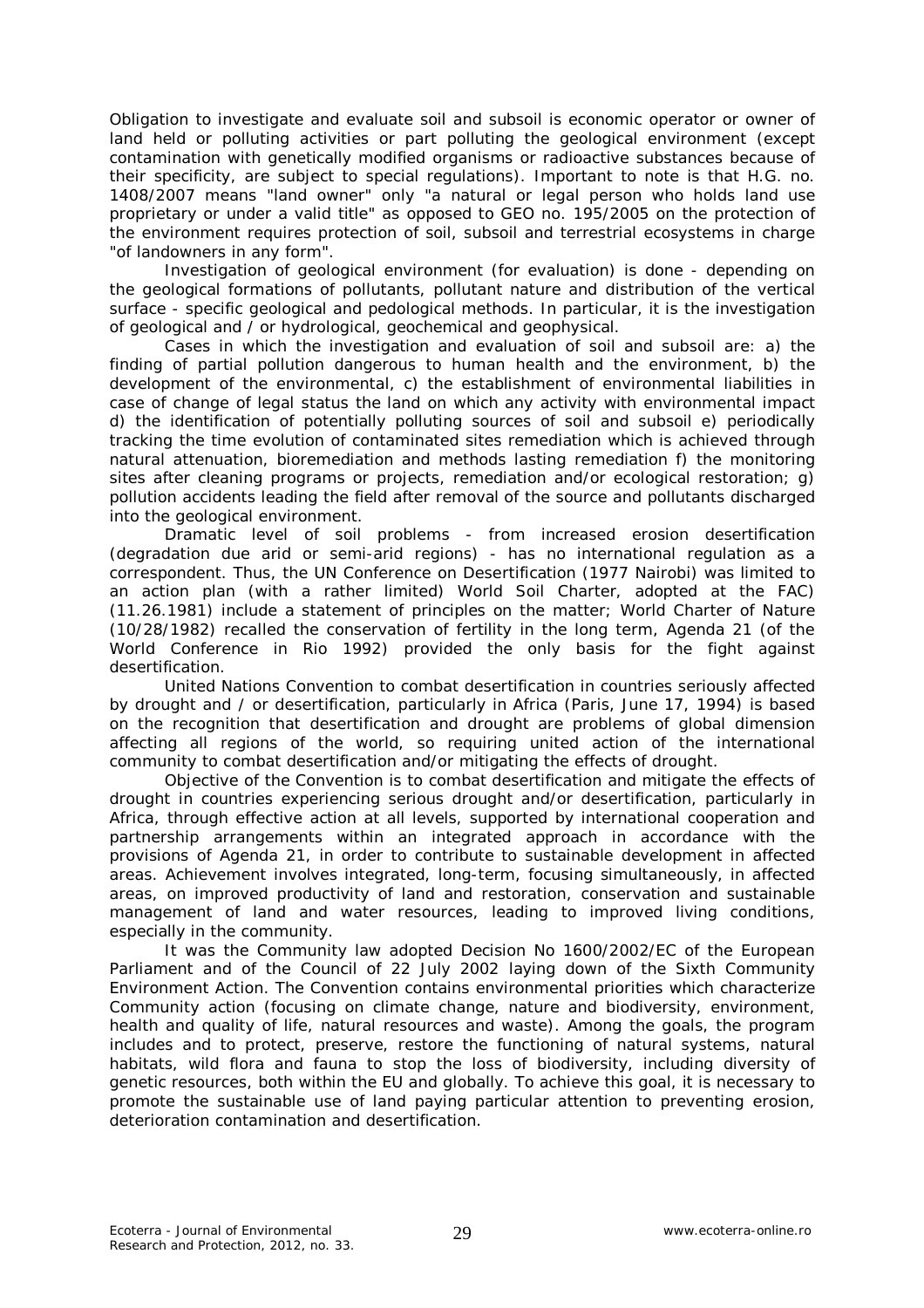**Methodology**. Quality of life involves international realization of the fundamental values involves so ensuring people's basic rights. Quality of life today is a notion that tends to capitalize fully. This notion can be so quantified, valued evolutionary and comparative indicators through statistical type, and the specific environment and education. Thus, we stated that the relationship between the environment and humans must be assessed based on concrete reality, depending on the political, economic, social and cultural factors that are different in each state. This relationship can be assessed and given the international dimensions of the problem that means not only environmentally sound nature, clean air and water, fertile soil, without pollution, etc., but also signifies the actual components of the human condition.

**Conclusions**. Industrial civilization - whose basic principle was that of seeking maximum profit has neglected social costs of development, leading to a strong contradiction between industrial civilization and our planet's ecological system. As long as civilization as a whole, with its technological power available to continue to follow a pattern of thinking that encourages irrational exploitation of natural resources (and the environment in general) for short-term gains, no matter what we do we as individuals, disaster can not be avoided. Therefore it is necessary for humanity to realize that saving the environment must be considered a central organizing principle of our civilization. The intensity and complexity of economic processes under current conditions can not be addressed without taking into account the environmental aspects. Ignoring these aspects lead to the worsening ecological imbalances both existing and new ones. Environment and economic development are inextricably linked, the first being the place where we live, and the second we do to improve our environment.

Intensification of human activity, followed by growth, increasing pressure on the environment and particularly on the natural environment. This pressure is manifested either by irrational use of resources and space, either by producing waste that nature can not absorb and which have negative effects on the environment.

To satisfy their needs, people are tempted to eat as many natural resources, raw materials and energy, without thinking of the consequences. That is economic development known, for centuries, an exponential growth worldwide. It was based on intensive technologies of raw materials, energy and resources. This type of development may be responsible for many of our difficulties.

This is because: not sought recovery of all components of incoming raw materials in the production process, therefore, a number of raw materials use only a small percentage, the rest is considered waste/waste and flush water, air or put directly on the ground, which result pollution of soil and groundwater high consumption of nonrenewable raw materials and mineral resources, resulted in depletion in a relatively short period of resource stocks agriculture - through the use of equipment becoming more specialized and pesticides and fertilizers has become, in addition to consuming nonrenewable resources and a source no less pollution of surface waters. In some cases, to increase arable land were cleared forests, which resulted in changes to the landscape by landslides or flooding strong industrialization has led large concentration of population in urban areas, which resulted in the increase of pollutants.

Economic developments indicate that such development has affected the natural environment in several ways:

- biological - harmful substances to infestation;

- aesthetic - degradation/disappearance of landscapes, creating altered landscapes etc.;

- functional - the environmental damage.

Under these conditions occurs environmental degradation, pollution and appearance to ecological imbalances, with incalculable consequences on economic development and quality of life.

Based economic development and irrational misuse of nonrenewable and renewable resources can not continue indefinitely. A change in attitude and thinking, giving up the old economic patterns in order to ensure long-term integrity of natural systems which support life on Earth. Also be achieved economic development which is in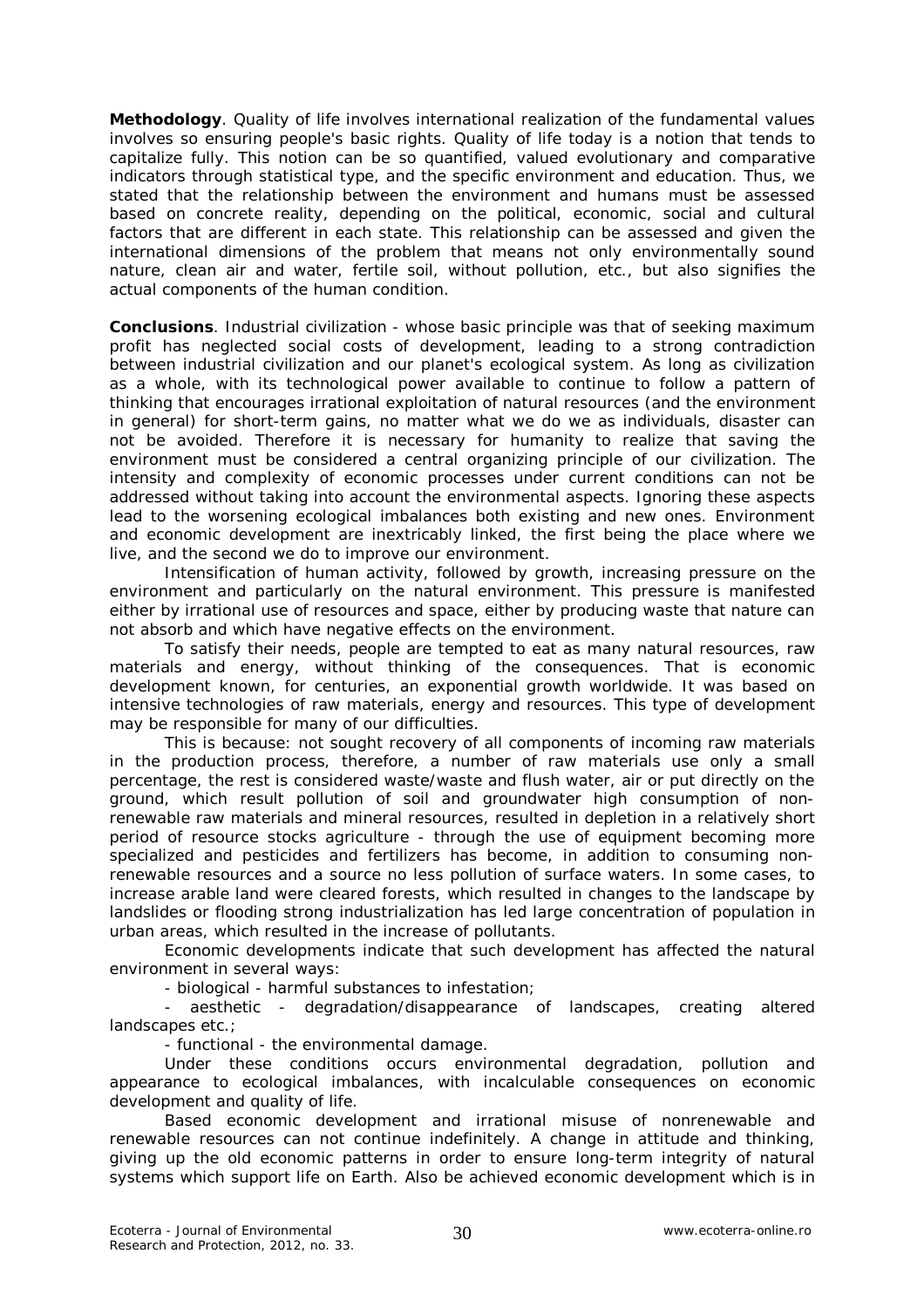line with the needs and constraints of nature, which requires liaising development of economic and environmental policy at all levels and in all branches of state. Harmonization of expanding economic environment protection requires recognition that economic development is able to generate environmental benefits, just as healthy ecosystems involves economic benefits.

Economic development raises the aspirations of society and generate environmental improvement requirements. Increasing incomes and raising living standards entail basic material needs and thus, when this is safe, people can focus on the future, giving due consideration to environmental issues.

Although the correlation between income growth and environmental concerns is the same internationally, however there are differences in the industrialized countries, the countries of the Third World and former communist countries. In industrialized countries, countries with strong economy and higher living standards, the trend is to spend more time, more money and resources environmental problems, leading to a less polluted environment. On the other hand, developing countries - who have struggled with poverty, external debt and serious social problems - lack of time, funds and resources for nature protection. Consequences of these problems are particularly serious: the environment is not healthy, environmental factors are strongly affected by pollution and quality of life of the population is poor.

Experts believe that in developing countries, economic progress can be achieved reconciliation between the natural environment and the pressures to which it is subjected by reducing poverty and limiting population growth. Uncontrolled growth of population in these countries in recent decades has led to increased pressure on the natural environment, people have tried to ensure there by:

- massive deforestation of forest land for the expansion of cultivated areas (to be able to provide food and timber while heating and food preparation);

- use of toxic substances and pesticides in order to obtain higher yields;

- heavily polluting industrial activities S.A.

Results were getting sadder, leading to the massive pollution of the environment and the extinction of plant and animal species.

Economic development, the benefits appear in relatively prosperous - both the application development and the supply side: the demand side is the benefits it brings higher requirements in terms of environmental quality in industrialized countries and reduce pressure on the environment in developing countries, and the offer comes in that generates financial resources for environmental improvement is possible.

We recognize that poverty eradication, changing unsustainable patterns of consumption and production and protection and management of the natural resource base for economic and social development are setting objectives and essential requirements for sustainable development.

Deeply wrong line that divides human society into rich and poor, and ever increasing gap between the developed and developing world is a major threat to prosperity, security and global stability.

Global environment continues to suffer. Biodiversity loss continues to worry, fish stocks continue to be depleted, desertification requires increasingly more fertile land, the adverse effects of climate change are already evident, natural disasters are more frequent and more devastating and developing countries more vulnerable and air, water and marine pollution continue to rob millions of people a decent life.

Globalization has added new dimensions to these challenges. Rapid integration of markets, mobility of capital and significant increases in investment flows around the world have opened new challenges and opportunities for the pursuit of sustainable development. But the benefits and costs of globalization are unevenly distributed in developing countries facing special difficulties in addressing these challenges.

"The risk increased these global disparities and unless we act in a manner that fundamentally change the lives of the poor of the world may lose confidence in their representatives and the democratic systems to which we remain committed, seeing their representatives as nothing more than brass Rattles and ţimbaluri ringing. "Faced with these challenges, the representatives of the nations are at the Conference on Sustainable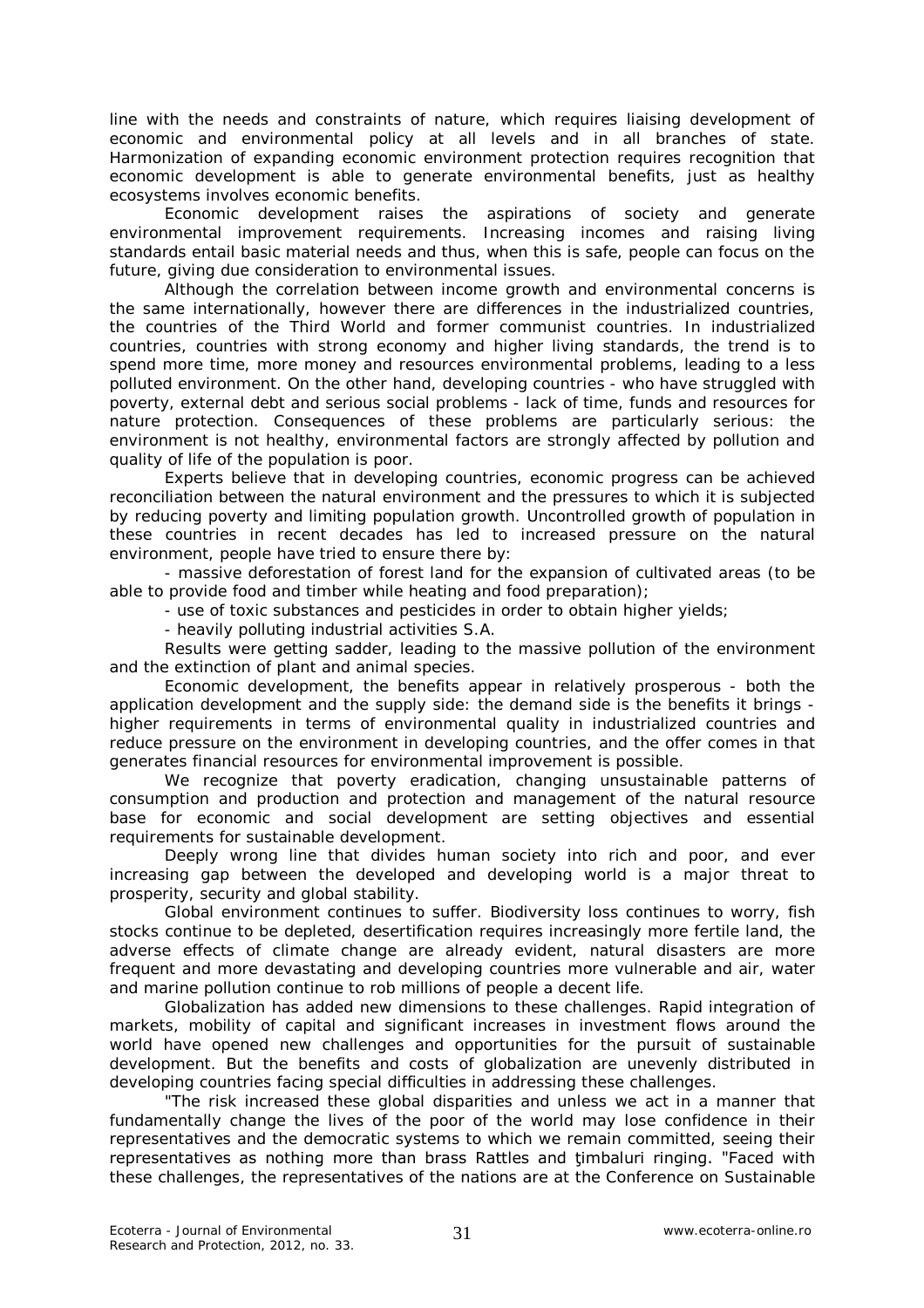Development in Johannesburg, says: "We reaffirm our pledge to place particular emphasis and priority attention to combating global conditions posing serious threats to sustainable development of our peoples. Among these conditions are: chronic hunger, malnutrition, foreign occupation, armed conflict, illegal drugs, organized crime, corruption, natural disasters, illegal arms trafficking, human trafficking, terrorism, intolerance and incitement to racial hatred, ethnic, religious and other forms of hatred, xenophobia, endemic diseases, communicable, chronic, particularly HIV / AIDS, malaria and tuberculosis.

"Environmental issues have become, effectively, a national priority, in which an essential educational measures to deal with on a profound cultural shift in environmental awareness plan specialized institutions of the state, polluting businesses and citizens.

Consequently, the environment should consider the following measures:

- rational use with maximum economy, natural resources, able to be used to assess potential resources and to examine trends, possibly unbalanced in terms of resources and environment, to avoid such negative consequences of shortages of materials and Energy and unwanted ambient impacts;

- establishing an optimal rate of consumption of non-renewable natural resources in order to maintain their stock as long a time, for the benefit not only members of the current generation, but also those of future generations;

- adoption of clean technologies and processes generating equipment installations against pollution pollutants. Orientation of science and technology to find solutions to save energy and raw materials and to diversify their production unit as achieving a leaner, more able to adapt to new restrictions and requirements development process.

- recycling, to evolve to meet the needs of raw materials. Their processing saves significant amounts of raw materials and also increase their role as an additional source of energy;

- combating severe operational pollution by stationary and mobile sources and internalize pollution costs for preventing environmental degradation and its makers;

- establish a policy that takes into account the entire system of economic interests existing in a society which not only use measures of law and administrative but necessary economic incentives for operators to provide a technical and ecological process, and economic and environmental, among which an important one must deal with environmental education to producers and consumers of every citizen;

expansion of international cooperation technical, scientific, economic, environmental, training and educating the population to actively participate in protecting the environment.

Environmental protection should be a priority, universal organized and controlled in response to environmental degradation caused universal character and its factors caused by natural phenomena and anthropogenic processes.

To reduce pressures on the environment is necessary to develop an economic development strategy that is in line with the environment. For this, economic development should be based on rational management of natural resources (whether renewable or non-renewable are) and adoption of wise decisions when necessary expansion in industry and agriculture (to avoid the heavily polluted industries, as well as extensive agriculture they are used without discernment various toxic substances pesticides, herbicides, fungicides and fertilizers - to obtain high yields). If economic development is carried out in line with nature, creates many benefits: jobs, economic stability, social and economic progress.

## **References**

Albu E., 2005 Drept administrativ și știința administrației. Edit. Fundației "România de Mâine", Bucureşti.

- Andronie M. Navigatia pe fluviile internationale. In: E. Gloser, M. Andronie, Al. Bolintineanu, O. Crauciuc, V. Buculescu, D. Popescu, B. Ştefănescu, Drept internaţional fluvial, Edit. Academiei Republicii Socialiste România, Bucureşti.
- Bleahu M., 2001 Priveşte înapoi cu mânie... Priveşte înainte cu spaimă. Valenţele ecologiei politice. Edit. Economică, Bucureşti.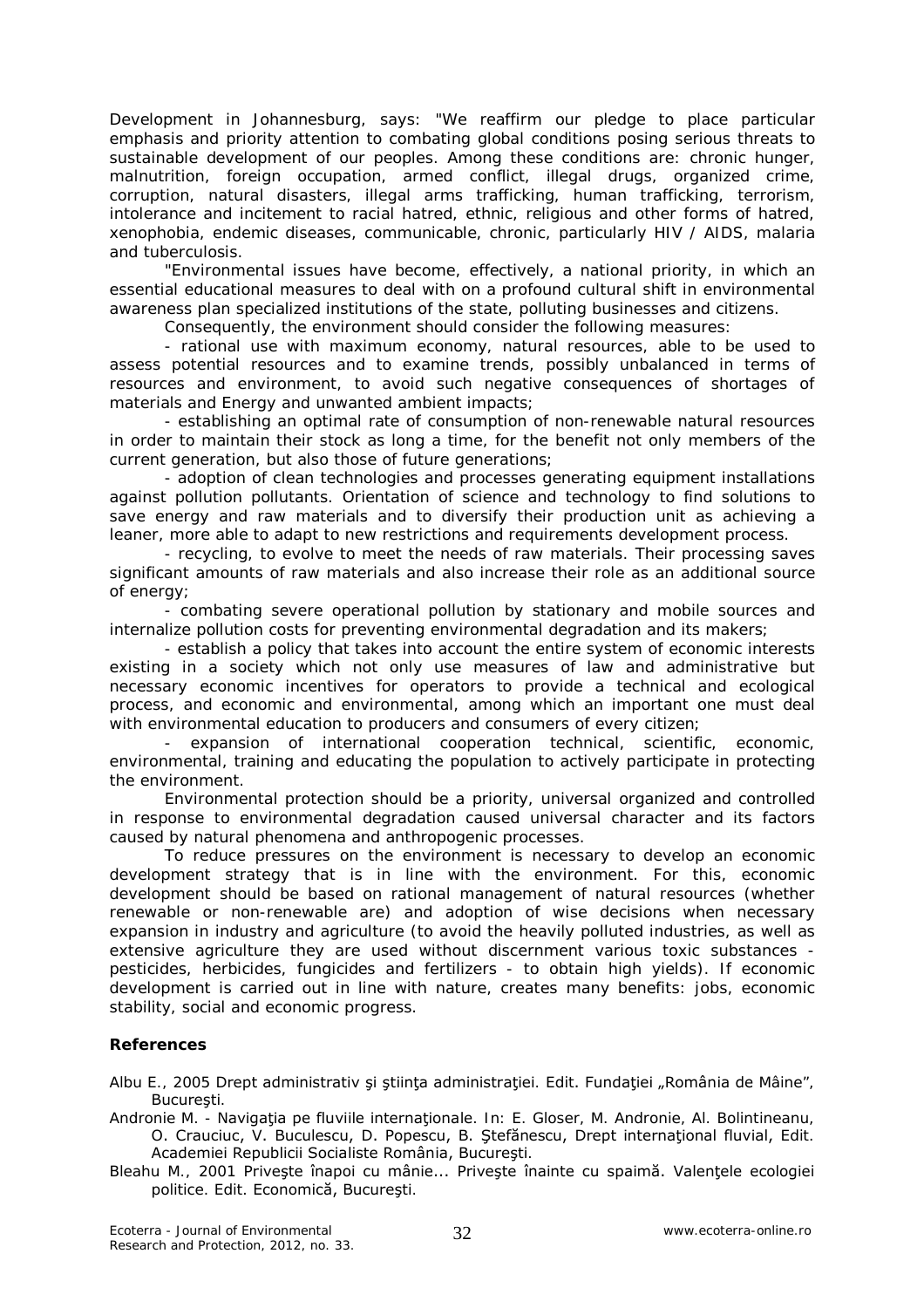Bonnefous E., 1976 Omul sau natura. Edit. Politică, Bucureşti.

- Cloșcă I., 1982 Dicționar de Drept internațional public. Edit. Științifică și Enciclopedică, Bucureşti.
- Constantin E., 2011 Dezvoltarea durabilă și protecția biodiversității pe plan național și internaţional. Edit. "Psihomedia" Sibiu.
- Dobrescu E., Albu L. L., 2005 Dezvoltarea durabilă a României. Modele şi scenarii pe termen mediu şi lung. Edit. Expert.
- Duţu M., 2000 Dicţionar de drept al mediului. Edit. Economică, Bucureşti.
- Gridan P., Ţicleanu N., 2006 Încălzirea globală sau glaciaţiune? Edit. Didactică şi Pedagogică, Bucureşti, R.A.
- Grigorescu I., 1974 Paradisul murdar. Edit. Cartea Românească, Bucureşti.
- Ilie A. B., 2006 Dreptul mediului înconjurător. Edit. Universitaria, Craiova.
- Lavieille J. M., 2004 Droit international de l'environnement,  $2^e$  edition. Ellipses Edition Marketing S.A.
- Mazilu D., 2008 Dreptul comunitar al mediului. Editia a II-a, Edit. Lumina Lex, București.
- Mazilu D., 2006 Dreptul mării. Concepte și instituții consacrate la Convenția de la Montego-Bay. Ediția a Il-a, Edit. Lumina Lex, București.
- Mărgineanu L., 1997 Planta verde şi rolul ei în natură. Edit. Ştiinţifică şi Enciclopedică, Bucureşti.
- Măzăreanu C., 1993 Ecologie. Universitatea Bacău.
- Mesarovic M., Pestei E., 1975 Omenirea la răspântie. Edit. Politică, Bucureşti.
- Neguţ S., 1978 Un singur pământ ... Omul şi mediul înconjurător. Edit. Albatros, Bucureşti.
- Negulescu M., 1995 Protecţia mediului înconjurător. Edit. Tehnică, Bucureşti.
- Popescu Gh., 1985 Pădurea şi omul. Edit. Albatros, Bucureşti.
- Pașcu E., Petcu M., 2012 Impactul calității produselor și serviciilor asupra mediului înconjurător. Universitatea Creștină "Dimitrie Cantemir, București.
- Popescu M., Popescu M., 2000 Ecologie aplicată. Edit. Matrix Rom, Bucureşti.
- Resmeriţă I., 1983 Conservarea dinamică a naturii. Edit. Ştiinţifică şi Enciclopedică, Bucureşti.
- Selejan-Gutan B., Crăciunescu L. M., 2008 Drept international public. Edit. Hamangiu.
- Stoica G., 1976 Folosirea eficientă a pământului în zona de deal şi submontană. Edit. Ceres, Bucureşti.
- Schiopu D., 1997 Ecologie și protecția mediului. Editura Didactică și Pedagogică, București.
- Şerbănescu D., 1994 Mediul înconjurător al Terrei încotro? Edit. PORUS M., Bucureşti.
- Ştefu I., 2012 Dreptul mediului. Edit. Psihomedia, Sibiu.
- Teodoreanu E., 2008 Se schimbă clima? O întrebare la început de mileniu. Edit. Paideia, Bucureşti.
- Tinbergen J., 1978 Restructurarea ordinii internaţionale. Edit. Politică, Bucureşti.
- Topor M., 1967 Se schimbă clima? Edit. Ştiinţifică, Bucureşti.
- Ţurlea S., 1989 S.O.S. natura în pericol. Edit. Politică, Bucureşti.
- Zamfir Gh.,1974 Poluarea mediului ambiant. Vol. I, Edit. Junimea, Iaşi.
- Zamfir Gh., 1975 Poluarea mediului ambiant. Vol. III, Edit. Junimea, laşi.
- \*\*\* Constituţia României şi două legi uzuale, Edit. Hamangiu, Bucureşti, 2006.
- \*\*\* Decretul nr. 361/1976(B.Of. nr 101 din 5 noiembrie 1976).
- \*\*\* Decretul nr. 360/1976 (B.Of. nr. 100 din 13 noiembrie 1976).
- \*\*\* Decretul nr. 141/1972 (B. Of. nr. 48 din 8 mai 1972).
- \*\*\* Decretul nr. 253/1961 (B. Of nr. 25 din 14 octombrie 1961).
- \*\*\* Decretul nr. 298 din 23.10.1948 (M. Of. nr. 253 din 30 octombrie 1948).
- \*\*\* Legea nr. 46 din 19 martie 2008 Codul silvic (M. Of. Nr. 238 din 27 martie 2008) modificată şi completată prin Ordonanţa de Urgenţă a Guvernului privind modificarea şi completarea art. 37 şi 39 din Legea nr. 46/2008 - Codul silvic (M. Of. Nr. 825/2008).
- \*\*\* Legea nr. 84 din 5 aprilie 2006 (M. Of. nr. 327/11 aprilie 2006).
- \*\*\* Legea nr. 274/2006 pentru aprobarea O.U.G. nr. 19/2006 privind utilizarea plajei Mării Negre şi controlul activităţilor desfăşurate pe plajă (M. Of. nr. 586 din 6 iulie 2006).
- \*\*\* Legea nr. 112/2006 pentru modificarea şi completarea Legii 107/1996 (M. Of. nr. 413/2006).
- \*\*\* Legea nr. 112/2006 (M. Of. nr. 413/12.05.2006) pentru modificarea şi completarea Legii apelor nr. 107/1996 (M. Of. nr. 244/08.10.1996).
- \*\*\* Legea protecţiei mediului nr. 137/1995, abrogată şi înlocuită prin O.U.G. nr. 195/2005 (M. Of. nr. 70/17.02.2000).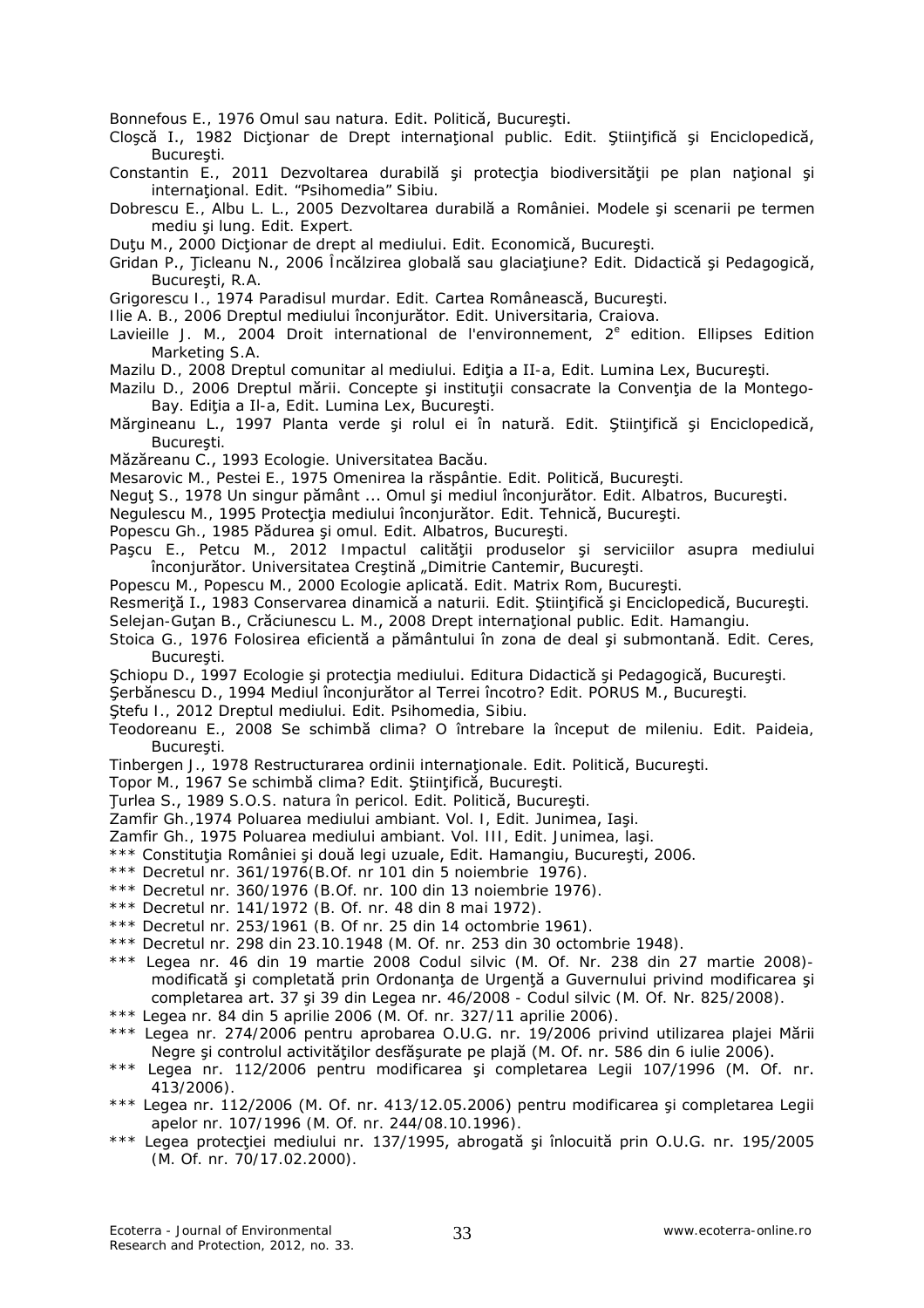- Legea nr. 310/2004 pentru modificarea și completarea Legii nr. 107/1996 (M. Of. nr. 584/2004).
- \*\*\* Legea nr. 289 din 15 mai 2002 privind perdelele forestiere de protecţie (M. Of. nr. 338 din 21 mai 2002).
- \*\*\* Legea nr. 192 din 19 aprilie 2001 privind fondul piscicol, pescuitul şi acvacultura (M. Of. nr. 200/2001).
- Legea nr. 3/2001 pentru ratificarea Protocolului de la Kyoto la Convenția-Cadru a Naţiunilor Unite asupra schimbărilor climatice (M. Of. nr. 81 din 16 februarie 2001).
- \*\*\* Legea serviciilor publice de gospodărie comunală nr. 326/2001 (M. Of. Nr. 359 din 7 iulie 2001).
- \*\*\* Legea nr. 755/2001 (M. Of. nr. 7 din 9 ianuarie 2002) modificată prin O.G. nr. 5/2003 pentru modificarea art. 33 din O.G. nr. 58/1998 privind organizarea şi desfăşurarea activității de turism (M. Of. nr. 54 din 30 ianuarie 2003), abrogată parțial prin O.U.G. nr. 19/2006 privind utilizarea plajei Mării Negre și controlul activităților desfășurate pe plajă (M. Of. nr. 220 din 10 martie 2006), modificată prin O.U.G. nr. 123/2008 (M. Of. nr. 684 din 7 octombrie 2008).
- \*\*\* Legea nr. 655/2000 (M. Of. nr. 773 din 4 decembrie 2001).
- \*\*\* Legea nr. 75/2000 pentru ratificarea Protocolului aditional la Conventia din 18 august 1948 privind regimul navigaţiei pe Dunăre, semnat la Budapesta la 26 martie 1998 (M. Of. nr. 208/12 mai 2000).
- \*\*\* Legea nr. 111/1998 (M. Of. nr. 222 din 17 iunie 1998).
- \*\*\* Legea nr. 171/1997 pentru aprobarea Planului de amenajare a teritoriului naţional, Secţiunea a Il-a. Apa - (M. Of. nr. 325/1997).
- \*\*\* Legea nr. 107 din 25 septembrie 1996, legea apelor (M. Of. nr. 244 din 8 octombrie 1996).
- \*\*\* Legea nr. 110/1996 pentru ratificarea Convenției Națiunilor Unite asupra Dreptului mării, încheiată la Montego Bay (Jamaica) la 10 decembrie 1982 şi aderarea la Acordul referitor la aplicarea părţii a Xl-a a Convenţiei încheiat la New York la 28 iulie 1994 (M. Of. nr. 300 din 21 noiembrie 1996).
- \*\*\* Legea nr. 24 din 6 mai 1994 (M. Of. nr. 119 din 12 mai 1994).
- \*\*\* Legea nr. 84 din 3 decembrie 1993 pentru aderarea României la Convenția privind protecția stratului de ozon 1990 (M. Of. nr. 292 din 15 decembrie 1993).
- \*\*\* Legea nr. 8 din 25 ianuarie 1991 (M. Of. nr. 18/1991).
- \*\*\* Hotărârea Guvernului nr. 1408/2007 privind modalitățile de investigare și evaluare a poluării solului şi subsolului (M. Of. nr. 802 din 23 noiembrie 2007).
- \*\*\* H.G. nr. 210/2007 pentru modificarea şi completarea unor acte normative care transpun acquis-ul comunitar în domeniul protecţiei mediului (M. Of. nr. 187/19.03.2007).
- \*\*\* H.G. nr. 783/2006 pentru modificarea şi completarea anexei la H.G. nr. 351/2005 (M. Of. nr. 562/29.06.2006).
- \*\*\* H.G. nr. 645 din 7 iulie 2005 de adoptare a Strategiei Naţionale privind schimbările Climatice (M. Of. nr. 670 din 27 iulie 2005).
- \*\*\* H.G. nr. 352/2005 (M. Of. nr. 398 din 11 mai 2005).
- \*\*\* H.G. nr. 930/2005 pentru aprobarea Normelor speciale privind caracterul şi mărimea zonelor de protecție sanitară și hidrologică (M. Of. nr. 800 din 2 septembrie 2005).
- \*\*\* H.G. nr. 351/2005 privind aprobarea programului de eliminare treptată a evacuărilor, emisiilor și pierderilor de substanțe prioritar periculoase (M. Of. nr. 428/20.05.2005).
- \*\*\* H.G. nr. 188/2002 pentru aprobarea unor norme privind condiţiile de descărcare în mediul acvatic a apelor uzate (M. Of. nr. 187 din 20 martie 2002).
- \*\*\* H.G. nr. 243 din 17 aprilie 1995 privind înfiinţarea, organizarea şi funcţionarea Comitetului National pentru Protectia Stratului de Ozon (M. Of. nr. 87 din 9 mai 1995).
- \*\*\* Ordinul nr. 1170/2008 al ministrului mediului şi dezvoltării durabile pentru aprobarea Ghidului privind adaptarea la efectele schimbărilor climatice (M. Of. nr. 711/2008).
- \*\*\* O.U.G. nr. 193/2008 pentru modificarea şi completarea art. 39 din Legea nr. 46/2008 (M. Of. nr. 825/2008).
- \*\*\* O.U.G. nr. 128/2008 pentru modificarea şi completarea O.G. nr. 58/1998 privind organizarea şi desfăşurarea activităţii de turism în România (M. Of. nr. 309/26.08.1998).
- \*\*\* O.U.G. nr. 12/2007 pentru modificarea şi completarea unor acte normative care transpun acquis-ul comunitar în domeniul protectiei mediului (M. Of. nr. 152/02.03.2007).